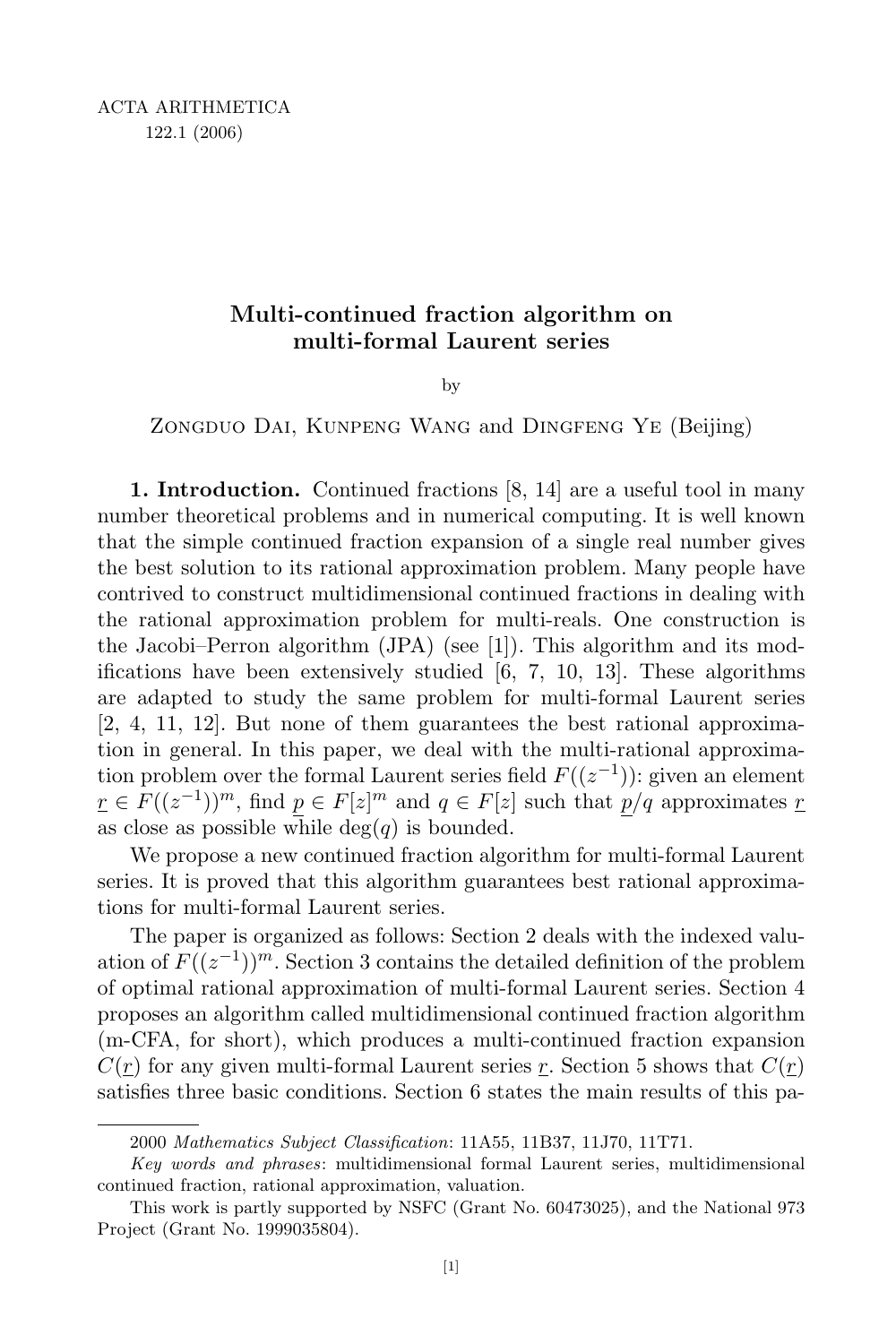per:  $C(r)$  provides optimal rational approximations to r. In Section 7 we complete all proofs.

**2.** Indexed valuation over  $F((z^{-1}))$ . Denote by Z the ring of integers, by F an arbitrary field, by m a positive integer, and by  $Z_m$  the set  $\{1,\ldots,m\}$ . Let  $F[z]$  be the polynomial ring over F,  $F(z)$  the rational fraction field over F, and

$$
F((z^{-1})) = \left\{ \sum_{i \ge t} a_i z^{-i} \mid t \in \mathbb{Z}, a_i \in F \right\}
$$

the formal Laurent series field over F. By identifying  $p(z)/q(z) \in F(z)$  with  $p(z)q(z)^{-1} \in F((z^{-1}))$ , where  $p(z)$  and  $q(z)$   $(\neq 0)$  are polynomials, we view  $F(z)$  as a subfield of  $F((z^{-1}))$ . We denote by  $F^m$ ,  $F[z]^m$  and  $F((z^{-1}))^m$ the column vector space of dimension m over F,  $F[z]$  and  $F((z^{-1}))$  respectively.

DEFINITION 1 (order over  $Z_m \times \mathbb{Z}$ ). For any two elements  $(h, v)$  and  $(h', v')$  in  $Z_m \times \mathbb{Z}$ , we define  $(h, v) < (h', v')$  if  $v < v'$  or  $v = v'$ ,  $h < h'$ .

The order defined above is linear [3]. It is clear that if  $(j, n) < (j', n')$ , then  $n \leq n'$  and  $(j, n + x) < (j', n' + x)$  for any  $x \in \mathbb{Z}$ .

For  $1 \leq j \leq m$ , we write  $\underline{e}_j = (\stackrel{1}{0}, \ldots, 0, \stackrel{j}{1}, 0, \ldots, \stackrel{m}{0})^{\tau}$ , which is the jth standard base element in  $F^m$ , where  $\tau$  means transpose; moreover, set

$$
z^{-n} \underline{e}_j = (0, \dots, 0, z^{-n}, 0, \dots, 0)^{\tau} \in F((z^{-1}))^m, \quad \forall (j, n) \in Z_m \times \mathbb{Z},
$$

which is called the  $(j, n)$ <sup>th</sup> monomial in  $F((z^{-1}))^m$ , and define

$$
rz^{-n} \underline{e}_j = z^{-n} \underline{e}_j r = (\stackrel{1}{0}, \dots, 0, rz^{-n}, 0, \dots, \stackrel{m}{0})^{\tau},
$$
  

$$
\forall (j, n) \in Z_m \times \mathbb{Z}, r \in F((z^{-1})).
$$

DEFINITION 2. Any non-zero element  $\underline{r} = (r_1, \ldots, r_m)^{\tau}$  in  $F((z^{-1}))^m$ ,  $r_j = \sum r_{j,n} z^{-n} \in F((z^{-1})),$  can be uniquely expressed as

(1) 
$$
\underline{r} = \sum_{(i,t) \le (j,n)} r_{j,n} z^{-n} \underline{e}_j, \quad r_{j,n} \in F,
$$

for some  $(i, t) \in Z_m \times \mathbb{Z}$ , which is called its monomial decomposition.  $r_{j,n}z^{-n}\underline{e}_j$  is called the  $(j, n)$ th term of <u>r</u>;  $r_{j,n}$  the  $(j, n)$ th coefficient of <u>r</u>;  $z^{-n} \underline{e}_j$  a monomial of <u>r</u> (written  $z^{-n} \underline{e}_j \in \underline{r}$ ) if  $r_{j,n} \neq 0$ . For  $\underline{0} \neq \underline{r} \in$  $F((z^{-1}))^m$ , define

(2) 
$$
\text{Iv}(\underline{r}) = \min\{(j, n) \mid r_{j,n} \neq 0, (j, n) \in Z_m \times \mathbb{Z}\} \in Z_m \times \mathbb{Z},
$$
and 
$$
\text{Iv}(\underline{0}) = (1, \infty).
$$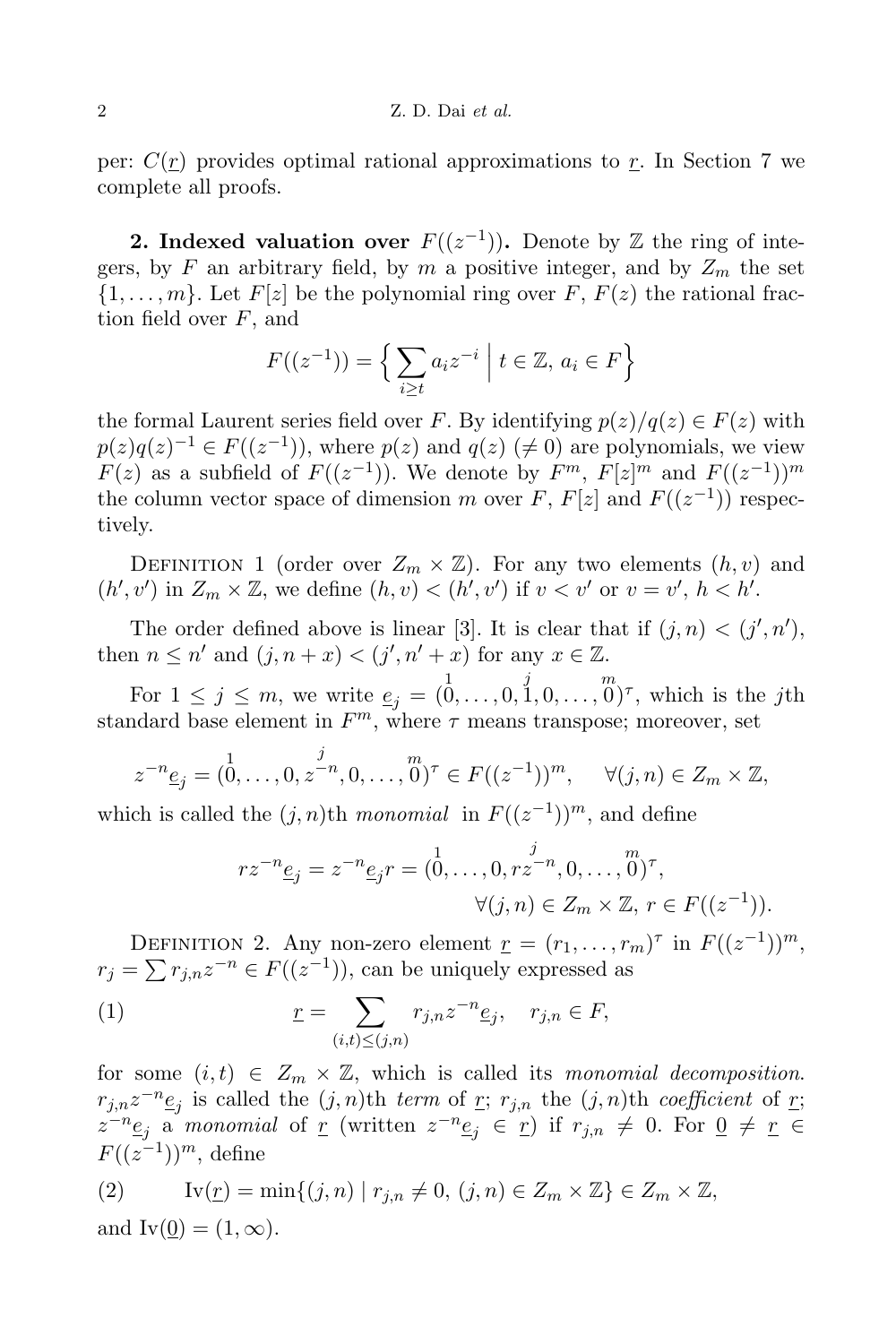The pair  $Iv(r)$  is called the *indexed valuation* of r. If  $Iv(r) = (h, v)$ , then v is called the valuation of r and denoted by  $v(r)$ , and h the index of r and denoted by  $I(\underline{r})$ ; and  $r_{h,v}z^{-v}\underline{e}_h$  is the *leading term* of  $\underline{r}$ , denoted by  $\text{Ld}(\underline{r})$ .

It is clear that  $v(\cdot)$  is the discrete valuation on  $F((z^{-1}))$  when  $m=1$ . When  $m > 1$ , we have

$$
v(\underline{r}) = \min \{ v(r_j) \mid 1 \le j \le m \}, \quad I(\underline{r}) = \min \{ j \mid v(r_j) = v(\underline{r}), 1 \le j \le m \}.
$$
  
THEOREM 3. Let  $\alpha, \beta \in F((z^{-1}))^m$ .

- (1)  $\text{Iv}(\alpha) \neq (1, \infty) \Leftrightarrow \alpha \neq 0.$
- (2) If  $Iv(\alpha) = (h, v)$ , then  $Iv(r\alpha) = (h, v + v(r))$  for any  $0 \neq r \in$  $F((z^{-1}))$ . In particular,  $Iv(r\alpha) = Iv(\alpha)$  if  $0 \neq r \in F$ .
- (3)  $Iv(\alpha + \beta) \ge \min\{Iv(\alpha), Iv(\beta)\}\$ , and equality holds if and only if  $\mathrm{Ld}(\alpha)+\mathrm{Ld}(\beta)\neq 0$ . In particular,  $\mathrm{Iv}(\alpha+\beta)=\mathrm{Iv}(\alpha)$  if  $\mathrm{Iv}(\alpha)<\mathrm{Iv}(\beta)$ .

In studying the rational approximation problem of multi-formal Laurent series, we need the concept of limit with respect to the indexed valuation [15]. We say that a sequence  $\{\underline{x}_k\}_{k\geq 0}$  in  $F((z^{-1}))^m$  is convergent with respect to the indexed valuation if there exists an element  $\underline{x} \in F((z^{-1}))^m$  (called a limit of  $\{x_k\}_{k>0}$ ) which satisfies: for any  $(h, v) \in Z_m \times \mathbb{Z}$  there is a positive integer  $k_0$  such that  $Iv(\underline{x}_k - \underline{x}) \geq (h, v)$  whenever  $k \geq k_0$ .

One can verify that:

- (1) If a sequence  $\{\underline{x}_k\}_{k\geq 0}$  is convergent, then its limit  $\underline{x} \in F((z^{-1}))^m$  is unique. Therefore we can write  $\underline{x} = \lim_{k \to \infty} \underline{x}_k$ .
- (2)  $F(z)^m$  is dense in  $F((z^{-1}))^m$  in the sense that each element in  $F((z^{-1}))^m$  is the limit of a sequence from  $F(z)^m$ .

## 3. Optimal rational approximation

DEFINITION 4. Let

$$
\frac{p(z)}{q(z)} = \left(\frac{p_1(z)}{q(z)}, \dots, \frac{p_m(z)}{q(z)}\right)^{\tau} \in F[z]^m
$$

be an m-tuple of rational fractions, where  $q(z)$  is the common denominator of the m components. The indexed valuation  $Iv(r - p(z)/q(z))$  is called the precision of approximation of r by  $p(z)/q(z)$ . The tuple  $p(z)/q(z)$  is called an *optimal rational approximant* to  $\underline{r}$  if it satisfies the following two conditions:

• 
$$
\text{Iv}\left(\underline{r} - \frac{\underline{u}(z)}{v(z)}\right) < \text{Iv}\left(\underline{r} - \frac{\underline{p}(z)}{\overline{q}(z)}\right) \forall \frac{\underline{u}(z)}{v(z)} \in F(z)^m, \deg(v(z)) < \deg(q(z));
$$
\n
$$
\text{Iv}\left(\frac{\underline{u}(z)}{\underline{v}(z)}\right) < \text{Iv}\left(\frac{\underline{p}(z)}{\underline{v}(z)}\right) \forall \frac{\underline{u}(z)}{\underline{v}(z)} \in F(z)^m, \deg(v(z)) \leq \deg(q(z));
$$

• 
$$
\text{Iv}\left(\underline{r} - \frac{\underline{u}(z)}{\underline{v}(z)}\right) \le \text{Iv}\left(\underline{r} - \frac{\underline{p}(z)}{\underline{q}(z)}\right) \forall \frac{\underline{u}(z)}{\underline{v}(z)} \in F(z)^m, \text{ deg}(v(z)) = \text{deg}(q(z)).
$$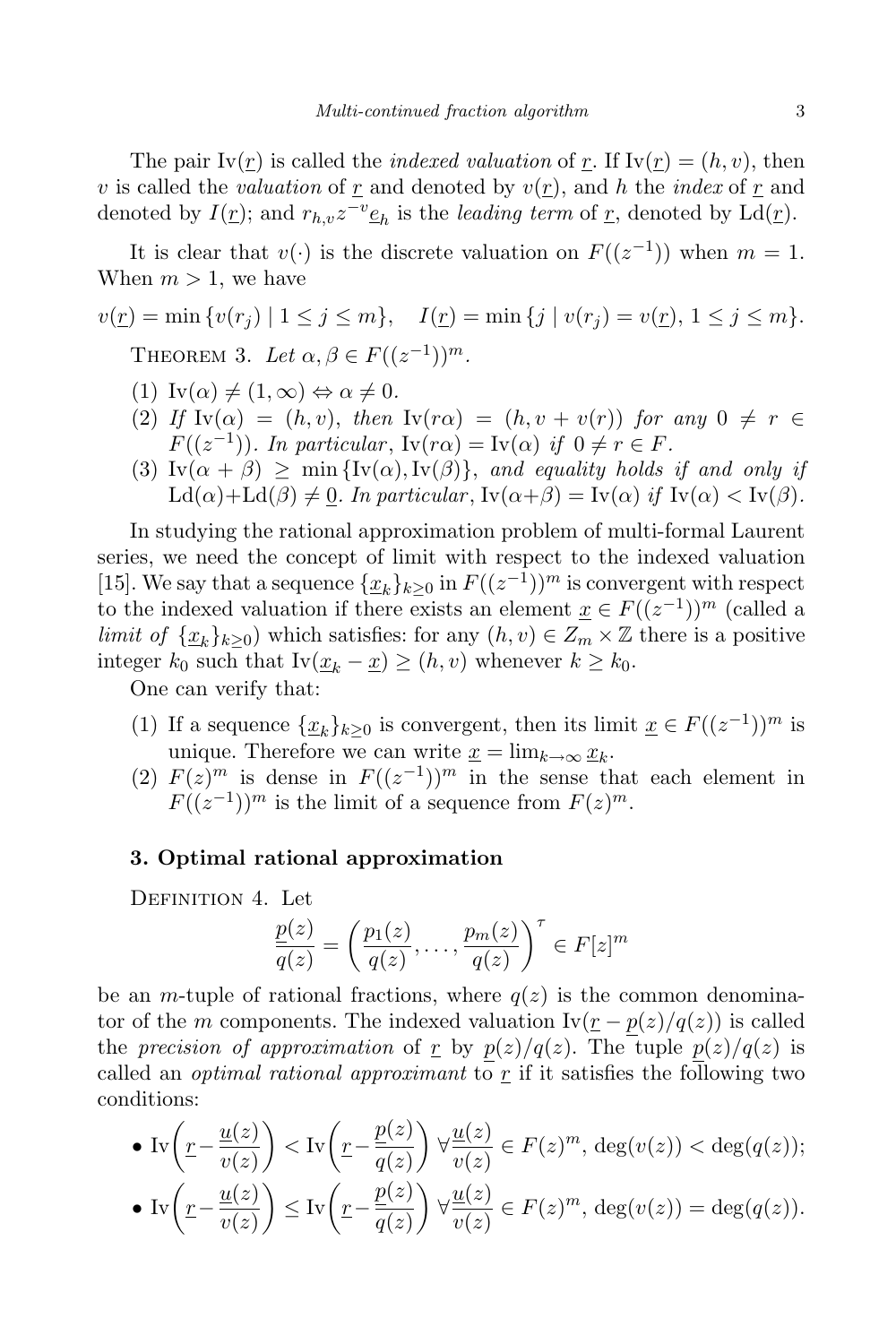For a non-zero element  $r = \sum_{i=0}^{t} b_{-i} z^{i} + \sum_{i \geq 1} b_{i} z^{-i}$  in  $F((z^{-1}))$ , where  $t \geq 0$ , define  $\lfloor r \rfloor = \sum_{i=0}^{t} b_{-i} z^i$  and  $\{r\} = \sum_{i \geq 1} b_i z^{-i}$ , which are called the polynomial part and the remaining part of  $r$ , respectively [15].

For  $\underline{r} = (\ldots, r_j(z), \ldots)^{\tau} \in F((z^{-1}))^m$ , set  $\underline{r} = (\ldots, \lfloor r_j(z) \rfloor, \ldots)^{\tau}$  and  $\{\underline{r}\} = (\ldots, \{r_j(z)\}, \ldots)^\tau$ . It is not difficult to see that  $\underline{p}(z)/q(z)$  is an optimal rational approximant to  $\{\underline{r}\}\$  of precision  $(h, n)$  if and only if  $|\underline{r}| + p(z)/q(z)$ is an optimal rational approximant to  $r$  of the same precision. Therefore, it is enough to consider elements r with positive valuation  $(v(r) > 0)$  in studying optimal rational approximation of formal Laurent series.

#### 4. Multidimensional continued fraction algorithm. We denote by

(3) 
$$
\text{diag}(r_1, ..., r_m), \quad r_j \in F((z^{-1})),
$$

the diagonal matrix of order m with the jth diagonal element equal to  $r_j$ .

m-CONTINUED FRACTION ALGORITHM (m-CFA, for short). Given  $r \in$  $F((z^{-1}))^m$  with  $\underline{r} \neq \underline{0}$  and  $v(\underline{r}) > 0$ , initially set  $\underline{a}_0 = \underline{0}$ ,  $\Delta_{-1} = I_m =$ diag(...,  $z^{-c_{0,j}}, \ldots$ ),  $c_{0,j} = 0$  for  $1 \leq j \leq m$ , and  $\alpha_0 = r$ . For any integer  $k \geq 1$ , suppose  $\Delta_{k-2} = \text{diag}(\ldots, z^{-c_{k-1,j}}, \ldots), c_{i,j} \in \mathbb{Z}$ , and  $\underline{0} \neq \alpha_{k-1} =$  $(\ldots, \alpha_{k-1,j}, \ldots)^{\tau} \in F((z^{-1}))^m$  have been obtained. Then the computations for the kth round are defined by the following steps:

- (1) Set  $(h_k, c_k) = \text{Iv}(\Delta_{k-2} \alpha_{k-1}).$
- (2) Set  $\Delta_{k-1} = \text{diag}(\ldots, z^{-c_{k,j}}, \ldots)$ , which is an  $m \times m$  diagonal matrix, where  $c_{k,j} = c_{k-1,j}$  if  $j \neq h_k$ , and  $c_{k,h_k} = c_k$ .
- (3) Set  $\varrho_k = (\ldots, \varrho_{k,j}, \ldots)^{\tau} \in F((z^{-1}))^m$ , where  $\varrho_{k,j} = \alpha_{k-1,j}/\alpha_{k-1,h_k}$ if  $j \neq h_k$ , and  $\varrho_{k,h_k} = 1/\alpha_{k-1,h_k}$ .
- (4) Set  $\alpha_k = {\varrho_k}$  and  $\alpha_k = {\varrho_k}$ . If  $\alpha_k = 0$ , then set  $\mu = k$ , and the algorithm terminates.

Define  $\mu = \infty$  if the above procedure never terminates.

By letting m-CFA act on  $r$ , we get an expansion of the form

$$
C(\underline{r}) = [\underline{0}, h_1, \underline{a}_1, \dots, h_k, \underline{a}_k, \dots], \quad 1 \leq k \leq \mu.
$$

We call  $C(\underline{r})$  the multi-continued fraction expansion of  $\underline{r}$ , and  $\mu$  the length of  $C(\underline{r})$ .

In what follows we keep the notation  $C(r)$  and all the notations appearing in the process of generating  $C(\underline{r})$ , and define

$$
(4) \qquad \qquad \underline{a}_k = (a_{k,1},\ldots,a_{k,j},\ldots,a_{k,m}).
$$

For the case  $\mu < \infty$ , we see that  $\alpha_{\mu} = 0$ , and it is convenient to set

(5) 
$$
(h_{\mu+1}, c_{\mu+1}) = \text{Iv}(\Delta_{\mu}\alpha_{\mu}) = (1, \infty).
$$

THEOREM 5.  $\alpha_{k-1,h_k} \neq 0$  for  $1 \leq k \leq \mu$ . As a consequence, the m-CFA is well defined, and  $0 \neq a_{k-1,h_k} \in F[z]$ ,  $\deg(a_{k-1,h_k}) \geq 1$  for  $1 \leq k \leq \mu$ .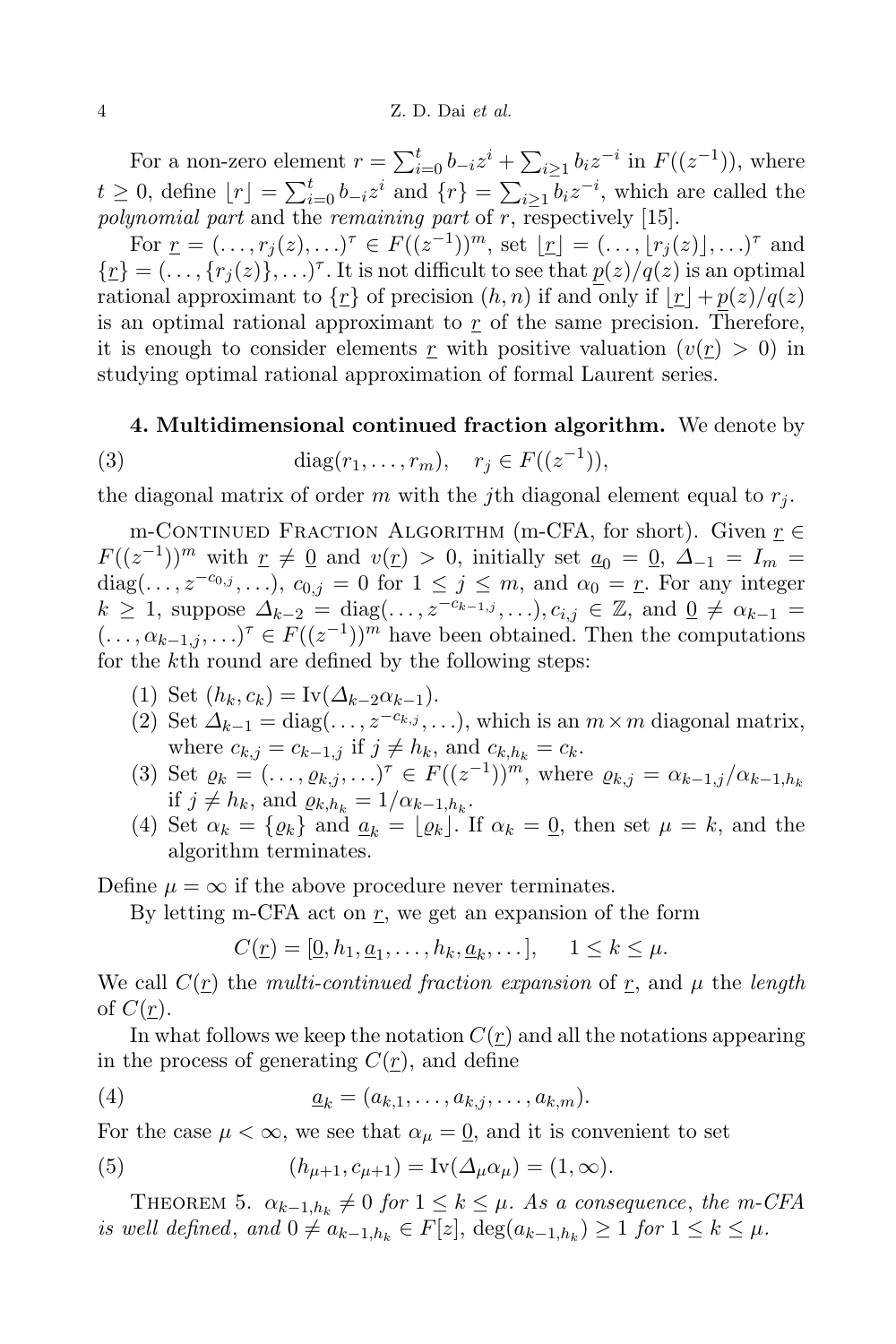*Proof.* From  $(h_k, c_k) = \text{Iv}(\Delta_{k-2}\alpha_{k-1})$ , we see that  $c_{k-1,h_k} + v(\alpha_{k-1,h_k})$  $= c_k$ , thus,  $v(\alpha_{k-1,h_k}) = -c_{k-1,h_k} + c_k \in \mathbb{Z}$ , hence  $\alpha_{k-1,h_k} \neq 0$ .

REMARK. When  $m = 1$ , the m-CFA is exactly the classical continued fraction algorithm [14] for formal power series. In fact, when  $m = 1$ , we have  $h_k = 1$  for all k, hence both step (1) and step (2) at each round are unnecessary. Now, the 1-CFA is as follows (we write  $r = r, a_k = a_k$ ): Initially, set  $a_0 = 0$ ,  $\alpha_0 = r$ . For any integer  $k \ge 1$ , suppose  $[a_0, a_1, \ldots, a_{k-1}]$ and  $0 \neq \alpha_{k-1} \in F((z^{-1}))$  have been obtained. Then the computations for the kth round are defined by the following steps:

- (1) Set  $\rho_k = 1/\alpha_{k-1}$ .
- (2) Set  $\alpha_k = {\varrho_k}$  and  $a_k = {\varrho_k}$ . If  $\alpha_k = 0$ , then set  $\mu = k$ , and the algorithm terminates.

Define  $\mu = \infty$  if the above procedure never terminates.

5. Three conditions satisfied by the multi-continued fraction expansion  $C(r)$ . Define

(6)  
\n
$$
\begin{cases}\nt_0 = 0, \\
t_k = \deg(a_{k,h_k}(z)), \quad 1 \le k \le \mu, \\
v_{0,j} = 0, \\
v_{k,j} = \sum_{h_i=j, 1 \le i \le k} t_i, \quad 1 \le k \le \mu, 1 \le j \le m, \\
v_k = v_{k,h_k}, \quad 1 \le k \le \mu, \\
D_k = \text{diag}(z^{-v_{k,1}}, \dots, z^{-v_{k,m}}), \quad 0 \le k \le \mu, \\
t_\mu = \infty, \\
(h_{\mu+1}, v_{\mu+1}) = (1, \infty) \quad \text{if } \mu < \infty.\n\end{cases}
$$

THEOREM 6. For  $1 \leq k \leq \mu$ ,  $C(\underline{r})$  satisfies:

- Condition 1:  $t_k \geq 1$ ,
- Condition 2:  $\text{Iv}(D_k \underline{a}_k) = (h_k, v_{k-1,h_k}),$
- Condition 3:  $(h_k, v_{k-1,h_k}) < (h_{k+1}, v_{k+1}).$

Before proving Theorem 6 we make some preparations. In particular, we introduce the concept of a D-matrix.

DEFINITION 7. We call a diagonal matrix over  $F((z^{-1}))$  a *D-matrix* if each of its diagonal elements is a power of z.

It is clear that both  $D_k$  and  $\Delta_{k-1}$  are D-matrices.

LEMMA 8. Let  $\underline{0} \neq \varrho \in F((z^{-1}))^m$  and  $I(\Delta \varrho) = h$ , where  $\Delta$  is a Dmatrix. Then

$$
\text{Iv}(\Delta \varrho) = \begin{cases} \text{Iv}(\Delta \lfloor \varrho \rfloor) < \text{Iv}(\Delta \{\varrho\}) & \text{if } \lfloor \varrho_h \rfloor \neq 0, \\ \text{Iv}(\Delta \{\varrho\}) < \text{Iv}(\Delta \lfloor \varrho \rfloor) & \text{if } \lfloor \varrho_h \rfloor = 0, \end{cases}
$$

where  $\rho_h$  is the hth component of  $\rho$ .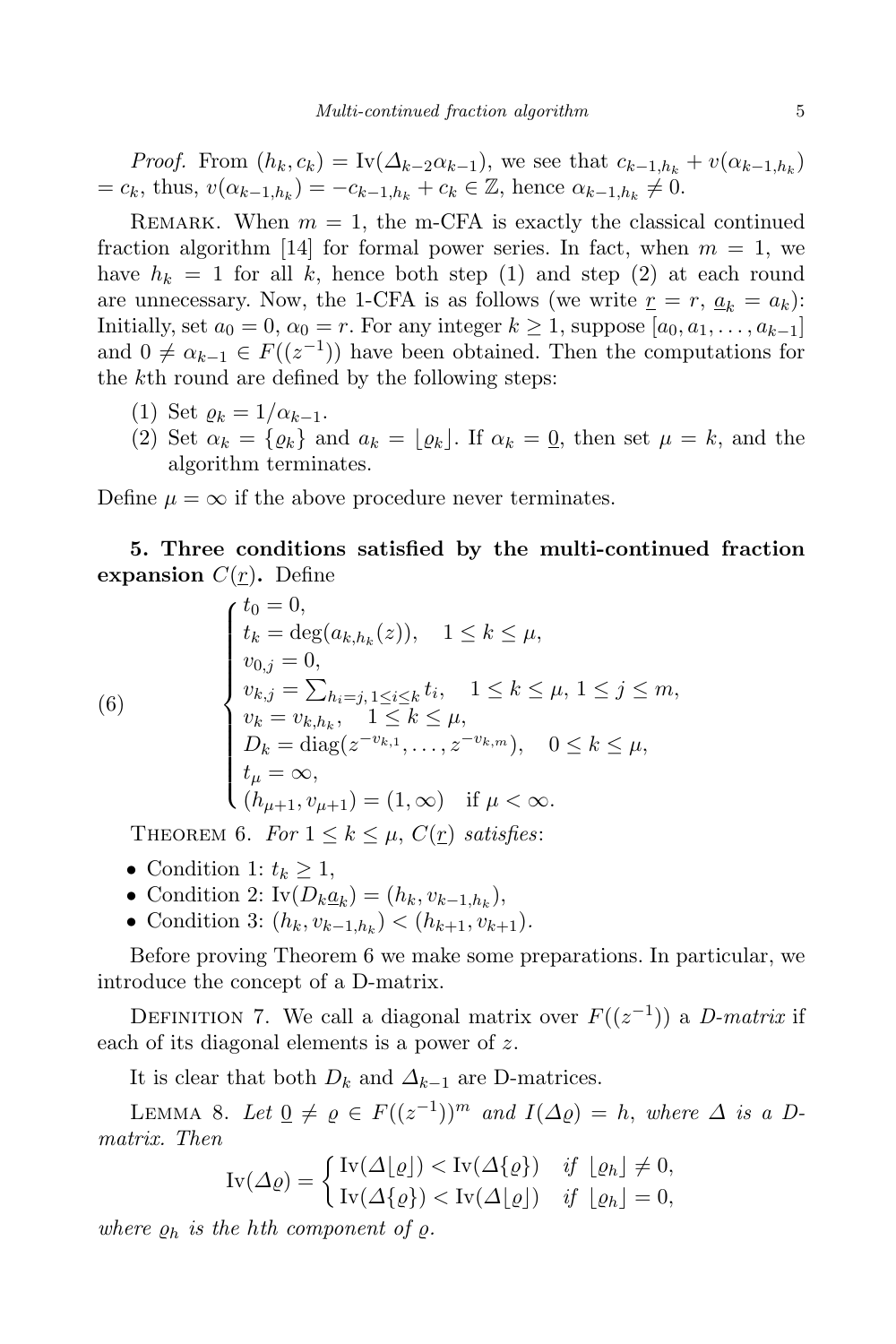*Proof.* Set  $\Delta = \text{diag}(\ldots, z^{-b_j}, \ldots)$ . Then  $\text{Iv}(\Delta \varrho) = \text{Iv}(z^{-b_h}z^{-v(\varrho_h)}\underline{e}_h)$ . Noting that there are no common monomials in  $\Delta\{\rho\}$  and  $\Delta|\rho|$ , we see that  $I_{\rm V}(\Delta\{\rho\}) \neq I_{\rm V}(\Delta|\rho|)$ , and then  $I_{\rm V}(\Delta\rho) = \min\{I_{\rm V}(\Delta|\rho|),I_{\rm V}(\Delta\{\rho\})\},$ which leads to the result by observing that  $Iv(\Delta \varrho) = Iv(\Delta |\varrho|) < Iv(\Delta \varrho)$  if and only if  $z^{-v(\varrho_h)}\underline{e}_h \in \lfloor \varrho \rfloor$ , and the latter holds true if and only if  $\lfloor \varrho_h \rfloor \neq 0$ .

Lemma 9.

- (1)  $t_k = \deg(a_{k,h_k}) = -v(\varrho_{k,h_k}) = v(\alpha_{k-1,h_k}) > 0$  for  $1 \leq k \leq \mu$ .
- (2)  $v_{k,j} = c_{k,j}$  and  $v_k = c_k$  for  $0 \leq k \leq \mu$  and  $1 \leq j \leq m$ . As a consequence,  $D_k = \Delta_{k-1}$  for  $0 \leq k \leq \mu$ .
- (3)  $\text{Iv}(\Delta_{k-1}\varrho_k) = (h_k, v_{k-1,h_k}).$

*Proof.* (1) Noting that  $\alpha_{k-1,h_k} \neq 0$  and  $\alpha_{k-1}$  is the remaining part of  $\varrho_{k-1}$ , we see that  $0 < v(\alpha_{k-1,h_k}) \neq \infty$ . Since  $a_{k,h_k} = \lfloor \varrho_{k,h_k} \rfloor = \lfloor \alpha_k^{-1} \rfloor$  $\left[\begin{matrix} -1 \\ k-1, h_k \end{matrix}\right],$ we obtain

$$
t_k = \deg(a_{k,h_k}) = -v(\lfloor \varrho_{k,h_k} \rfloor) = -v(\lfloor \alpha_{k-1,h_k}^{-1} \rfloor)
$$
  
=  $-v(\alpha_{k-1,h_k}^{-1}) = v(\alpha_{k-1,h_k}) > 0.$ 

(2) By definition,

$$
v_{k,j} = \begin{cases} v_{k-1,j} & \text{if } j \neq h_k, \\ v_k = v_{k-1,h_k} + t_k & \text{if } j = h_k. \end{cases}
$$

From  $\text{Iv}(\Delta_{k-2}\alpha_{k-1}) = (h_k, c_k)$ , we see that  $c_k = c_{k-1,h_k} + v(\alpha_{k-1,h_k}) =$  $c_{k-1,h_k} + t_k$ , so

(7) 
$$
c_{k,j} = \begin{cases} c_{k-1,j} & \text{if } j \neq h_k, \\ c_k = c_{k-1,h_k} + t_k & \text{if } j = h_k. \end{cases}
$$

Therefore, the  $v_{k,j}$  satisfy the same recurrence relation as  $c_{k,j}$ , and they have the same initial values:  $v_{0,j} = c_{0,j}$ , so  $v_{k,j} = c_{k,j}$  and  $v_k = v_{k,h_k} = c_{k,h_k} = c_k$ .

(3) From (7) we see that

$$
\Delta_{k-1} = \begin{pmatrix} I_{h_k-1} & 0 & 0 \\ 0 & z^{-t_k} & 0 \\ 0 & 0 & I_{m-h_k} \end{pmatrix} \Delta_{k-2},
$$

and

$$
\varrho_k = \begin{pmatrix} I_{h_k - 1} & 0 & 0 \\ 0 & \alpha_{k-1, h_k}^{-1} & 0 \\ 0 & 0 & I_{m - h_k} \end{pmatrix} \alpha_{k-1} \alpha_{k-1, h_k}^{-1}.
$$

Then

$$
\Delta_{k-1}\varrho_k = \begin{pmatrix} I_{h_k-1} & 0 & 0 \\ 0 & z^{-t_k}\alpha_{k-1,h_k}^{-1} & 0 \\ 0 & 0 & I_{m-h_k} \end{pmatrix} \Delta_{k-2}\alpha_{k-1}\alpha_{k-1,h_k}^{-1}.
$$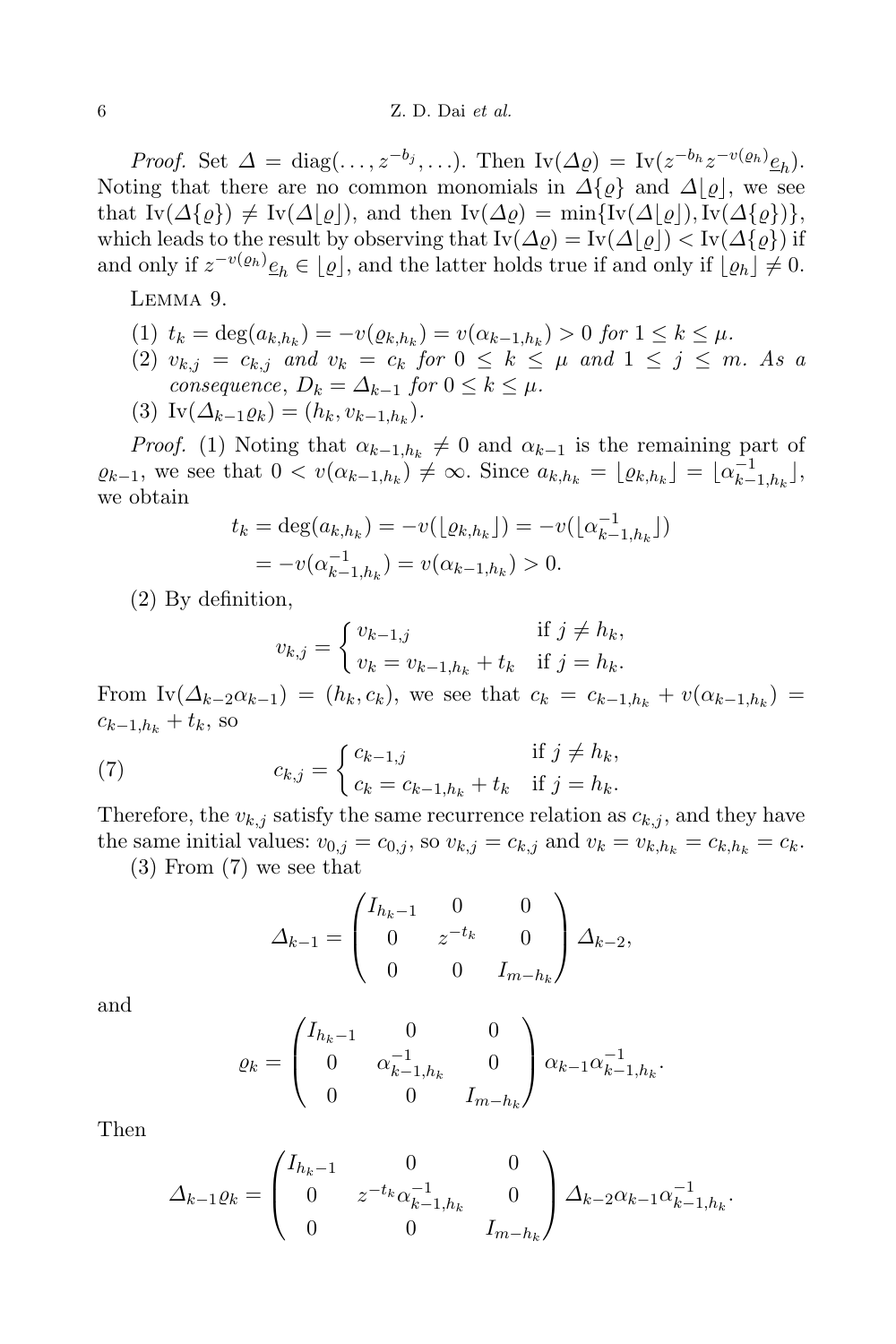Since  $v(z^{-t_k}\alpha_{k-1}^{-1})$  $\binom{-1}{k-1,h_k} = 0$ , we obtain

$$
v\left(\begin{pmatrix}I_{h_k-1} & 0 & 0 \ 0 & z^{-t_k}\alpha_{k-1,h_k}^{-1} & 0 \ 0 & 0 & I_{m-h_k}\end{pmatrix}\Delta_{k-2}\alpha_{k-1}\right) = v(\Delta_{k-2}\alpha_{k-1}) = (h_k, c_k).
$$

Thus

 $\text{IV}(\Delta_{k-1}\varrho_k) = (h_k, c_k - v(\alpha_{k-1,h_k})) = (h_k, v_{k-1,h_k}).$ 

Proof of Theorem 6. From Lemma 9 we see that Condition 1 holds true. Noting that  $h_k = I(\Delta_{k-1} \varrho_k)$  and  $\lfloor \varrho_{k,h_k} \rfloor \neq 0$  (see Lemma 9), from Lemma 8 we get

$$
\text{Iv}(\Delta_{k-1}\varrho_k) = \text{Iv}(\Delta_{k-1}\lfloor \varrho_k \rfloor) < \text{Iv}(\Delta_{k-1}\{\varrho_k\}).
$$

Since  $\underline{a}_k = \lfloor \varrho_k \rfloor$ ,  $\alpha_k = \{\varrho_k\}$  and  $\text{Iv}(\Delta_{k-1}\varrho_k) = (h_k, v_{k-1,h_k})$ , we get

$$
(h_k, v_{k-1,h_k}) = \text{Iv}(\Delta_{k-1}\underline{a}_k) < \text{Iv}(\Delta_{k-1}\alpha_k) = (h_{k+1}, c_{k+1}) = (h_{k+1}, v_{k+1}),
$$

which together with  $\Delta_{k-1} = D_k$  tells us that  $C(\underline{r})$  satisfies Conditions 2 and 3.

6. m-CFA and optimal rational approximations. In this section we show how  $C(\underline{r})$  provides optimal rational approximations to  $\underline{r}$  by rational fractions  $\left(\frac{p_k}{q_k}\right), 0 \leq k \leq \mu$ , defined below.

Define iteratively the square matrices  $B_k$  of order  $m + 1$  over  $F[z]$ :

(8) 
$$
\begin{cases} B_0 = I_{m+1}, \\ B_k = B_{k-1} E_{h_k} A(\underline{a}_k), \quad 1 \le k \le \mu, \end{cases}
$$

where

(9) 
$$
\begin{cases} E_h = (\underline{e}_1 \, \underline{e}_2 \, \dots \, \underline{e}_{h-1} \, \underline{e}_{m+1} \, \underline{e}_{h+1} \, \dots \, \underline{e}_m \, \underline{e}_h), \\ A(\underline{a}_k) = \begin{pmatrix} I_m & \underline{a}_k \\ 0 & 1 \end{pmatrix}. \end{cases}
$$

In other words,  $E_h$  is the matrix of order  $m+1$  obtained by exchanging the hth and  $(m+1)$ th columns of the identity matrix  $I_{m+1}$ .

Define

(10) 
$$
\left(\frac{p_k}{q_k}\right) = B_k(0...01)^{\tau},
$$

which is the last column of  $B_k$ , where  $\underline{p}_k(z) \in F[z]^m$  and  $q_k(z) \in F[z]$ .

REMARK. When  $m = 1$ , write  $\underline{p}_k = p_k \in F[z]$ ,  $\underline{a}_k = a_k \in F[z]$ ; we claim that  $p_k$  and  $q_k$  satisfy the following recurrence relation:

(11) 
$$
\begin{cases} p_k = p_{k-2} + a_k p_{k-1}, \\ q_k = q_{k-2} + a_k q_{k-1}, \end{cases} \text{ for } k \ge 1,
$$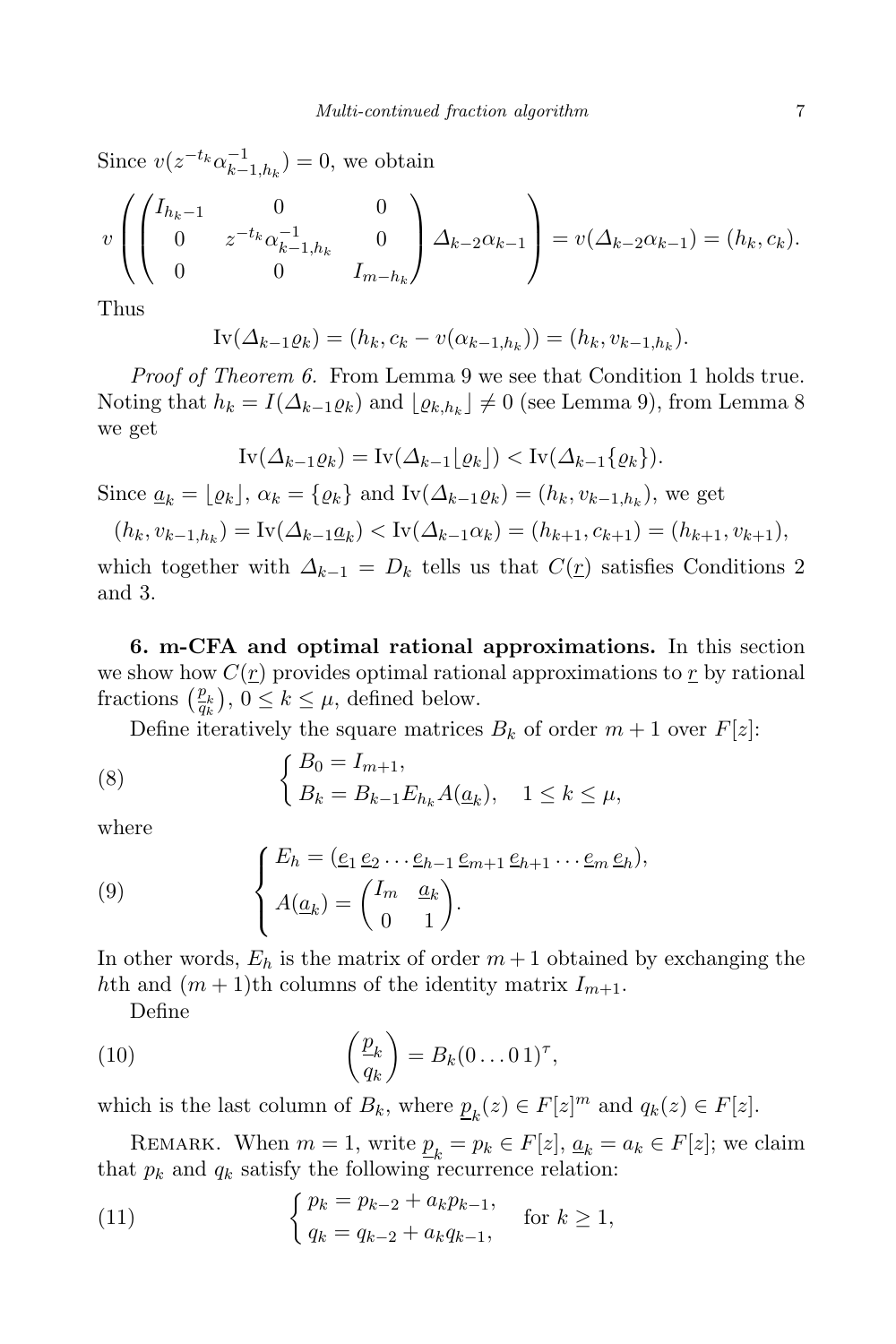where  $(p_{-1}, q_{-1}) = (1, 0)$  and  $(p_0, q_0) = (0, 1)$ , hence the rational fractions  $\binom{p_k}{a_k}$  $\binom{p_k}{q_k}$  are exactly the rational approximants provided by the classical continued fraction algorithm [14]. In fact, we can prove (11) and

(12) 
$$
B_k = \begin{pmatrix} p_{k-1} & p_k \\ q_{k-1} & q_k \end{pmatrix}, \quad k \ge 0,
$$

together by induction on k. It is easy to check (12) for  $k = 0$ . Assume

$$
B_{k-1} = \begin{pmatrix} p_{k-2} & p_{k-1} \\ q_{k-2} & q_{k-1} \end{pmatrix};
$$

then the first column of  $B_k$  is

$$
B_k(1\ 0)^{\tau} = B_{k-1}E_1A(a_k)(1\ 0)^{\tau} = B_{k-1}E_1(1\ 0)^{\tau} = B_{k-1}(0\ 1)^{\tau} = \binom{p_{k-1}}{q_{k-1}},
$$

hence (12) is true because  $\binom{p_k}{q_k}$  $\binom{p_k}{q_k}$  is the second column of  $B_k$  by definition. Then we have

$$
\binom{p_k}{q_k} = B_k (0 \ 1)^{\tau} = B_{k-1} E_1 A(a_k) (0 \ 1)^{\tau} = B_{k-1} \binom{1}{a_k} = \binom{p_{k-2} + a_k p_{k-1}}{q_{k-2} + a_k q_{k-1}},
$$

hence  $(11)$  holds true for k.

Define

(13) 
$$
\begin{cases} d_0 = 0, \\ d_k = \sum_{1 \le i \le k} t_i, \\ n_k = d_{k-1} + v_k, \\ d_{\mu+1} = t_{\mu+1} = n_{\mu+1} = \infty \quad \text{if } \mu < \infty. \end{cases}
$$

From the fact that  $n_k = d_{k-1} + v_k = d_k + v_{k-1,h_k}$  and  $n_{k+1} = d_k + v_{k+1}$ , we see immediately that Condition 3:  $(h_k, v_{k-1,h_k}) < (h_{k+1}, v_{k+1}) \ \forall 1 \leq k \leq \mu$ , is equivalent to the following condition:

(14) 
$$
(h_k, n_k) < (h_{k+1}, n_{k+1}) \quad \forall 1 \leq k \leq \mu.
$$

THEOREM 10.

- (1)  $\gcd(q_k(z), \ldots, p_{k,j}(z), \ldots) = 1$  for all  $0 \le k \le \mu$ , where  $p_{k,j}(z)$  is the jth component of  $p_k(z)$ .
- (2) deg(qk(z)) = d<sup>k</sup> for all 0 ≤ k ≤ µ.

THEOREM 11. Iv $(\underline{r} - \underline{p}_k(z)/q_k(z)) = (h_{k+1}, n_{k+1})$ . As a consequence,

(15) 
$$
\underline{r} = \begin{cases} \frac{\underline{p}_{\mu}(z)}{q_{\mu}(z)} & \text{if } \mu < \infty, \\ \lim_{k \to \infty} \frac{\underline{p}_{k}(z)}{q_{k}(z)} & \text{if } \mu = \infty. \end{cases}
$$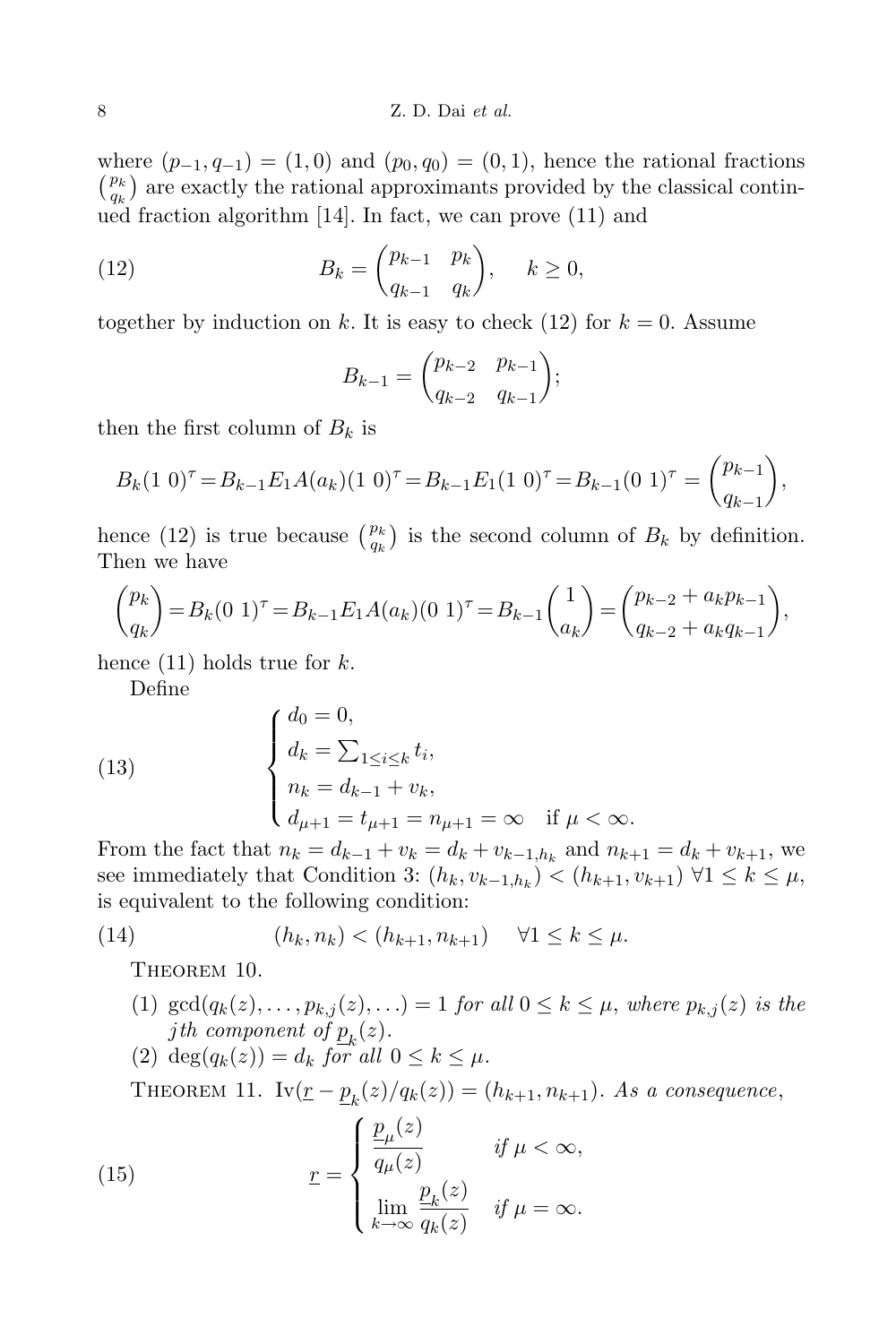We call the rational fraction  $\underline{p}_k(z)/q_k(z)$   $(0 \leq k \leq \mu)$  the kth rational approximant of  $C(r)$ , and we say  $\tilde{C}(r)$  converges to r in the sense that (15) holds. The following theorem shows that  $C(r)$  provides optimal rational approximations to r.

THEOREM 12. Assume  $q(z) \in F[z]$ ,  $d_k \leq \deg(q(z)) < d_{k+1}$  and  $p(z) \in F[z]$  $F[z]^m$  for some  $0 \leq k \leq \mu$ . Then

$$
\mathrm{Iv}\bigg(\underline{r} - \frac{\underline{p}(z)}{\overline{q}(z)}\bigg) \le \mathrm{Iv}\bigg(\underline{r} - \frac{\underline{p}_k(z)}{\overline{q}_k(z)}\bigg) = (h_{k+1}, n_{k+1}).
$$

As a consequence, no  $p(z)/q(z)$  with  $\deg(q(z)) < d_{k+1}$  approximates r better than  $p_k(z)/q_k(z)$ . In particular:

- (1) Each  $\underline{p}_k(z)/q_k(z)$ ,  $0 \leq k \leq \mu$ , is an optimal rational approximant to  $\underline{r}$ .
- (2) If  $p(z)/q(z)$  is an optimal rational approximant to r, then  $\deg(q(z))$  $= d_k$  for some k,  $0 \leq k \leq \mu$ .

### 7. Proof of the theorems

**7.1.** Proof of Theorem 10. First we express  $q_k(z)$  explicitly. To do this, for  $0 \leq k \leq \mu$  we denote by  $P_{k-1}$  the  $m \times m$  submatrix of  $B_k$  which is made up of the first m columns and the first m rows, and by  $Q_{k-1}$  the  $1 \times m$ submatrix of  $B_k$  made up of the first m columns and the last row; moreover, denote by  $\underline{P}_{k-1,j}$  (∈  $F[z]^m$ ) the *j*th column of  $P_{k-1}$ , and by  $Q_{k-1,j}$  (∈  $F[z]$ ) the *j*th component of  $Q_{k-1}$  for  $1 \leq j \leq m$ .

LEMMA 13. For  $1 \leq k \leq \mu$ , we have:

(1) 
$$
B_{k-1}E_{h_k} = \begin{pmatrix} P_{k-1} & P_{k-2,h_k} \\ Q_{k-1} & Q_{k-2,h_k} \end{pmatrix}.
$$
  
\n(2) 
$$
\begin{pmatrix} P_{k-1,j} \\ Q_{k-1,j} \end{pmatrix} = \begin{cases} \begin{pmatrix} P_{k-2,j} \\ Q_{k-2,j} \end{pmatrix} & \text{if } j \neq h_k, \\ \begin{pmatrix} \underline{p}_{k-1} \\ q_{k-1} \end{pmatrix} & \text{if } j = h_k. \end{cases}
$$

Proof. (1) We have

$$
B_{k-1}E_{h_k}\binom{I_m}{0} = B_{k-1}E_{h_k}A(\underline{a}_k)\binom{I_m}{0} = B_k\binom{I_m}{0} = \binom{P_{k-1}}{Q_{k-1}},
$$

and

$$
B_{k-1}E_{h_k}\left(\frac{0}{1}\right) = B_{k-1}\underline{e}_{h_k} = \begin{pmatrix} P_{k-2,h_k} \\ Q_{k-2,h_k} \end{pmatrix}.
$$

Hence, we get  $(1)$ .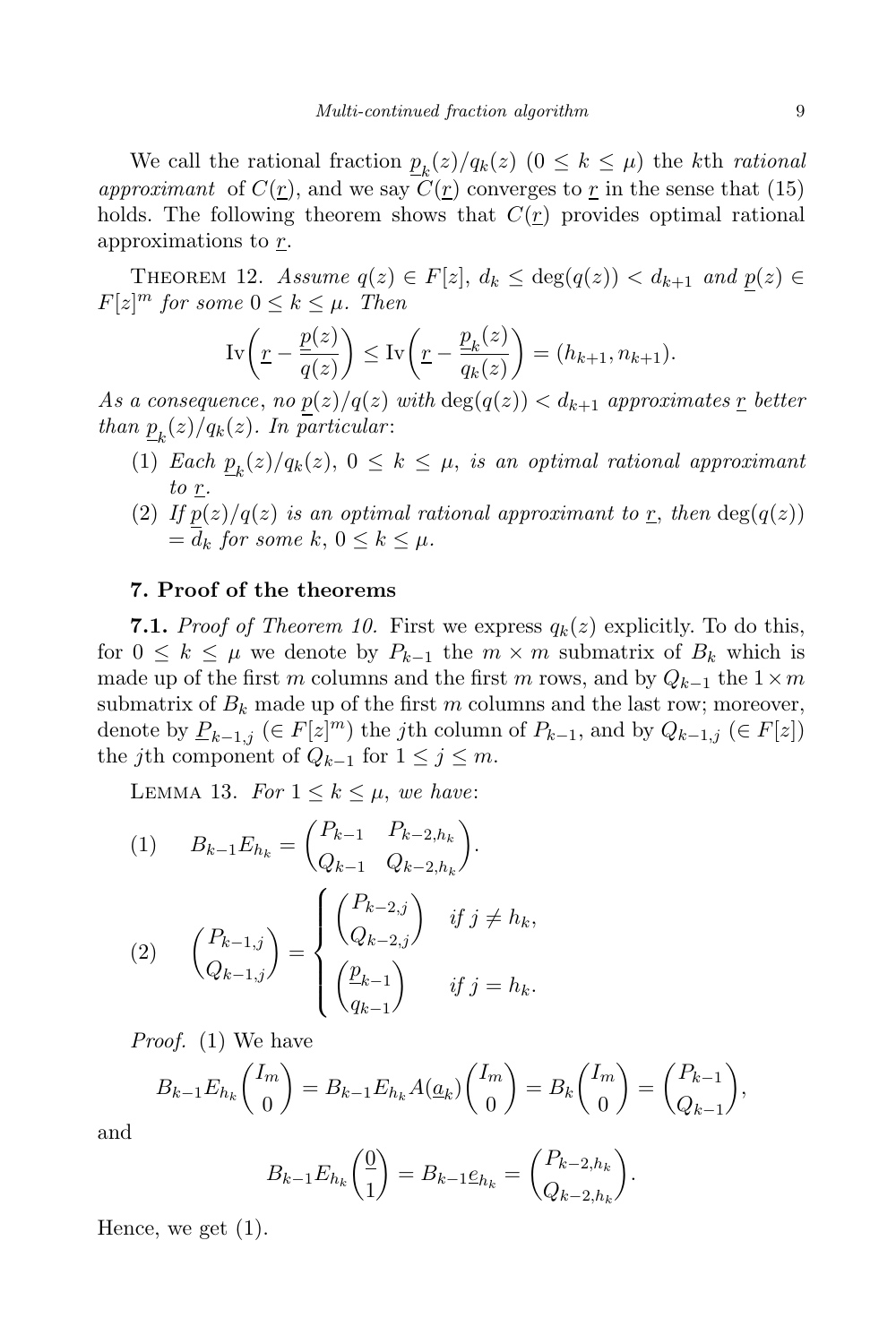(2) We have

$$
\begin{pmatrix} P_{k-1,j} \\ Q_{k-1,j} \end{pmatrix} = B_{k-1} E_{h_k} \underline{e}_j = \begin{cases} B_{k-1} \underline{e}_j = \begin{pmatrix} P_{k-2,j} \\ Q_{k-2,j} \end{pmatrix} & \text{if } j \neq h_k, \\ B_{k-1} \underline{e}_{m+1} = \begin{pmatrix} \underline{p}_{k-1} \\ q_{k-1} \end{pmatrix} & \text{if } j = h_k. \end{cases}
$$

Now, for  $k \geq 1$ ,  $q_k$  can be expressed explicitly as

(16) 
$$
q_k(z)
$$
  
\n
$$
= (0_{1 \times m} 1) B_k \binom{0}{1} = (0_{1 \times m} 1) B_{k-1} E_{h_k} \binom{I_m \ a_k}{0 \ 1} \binom{0}{1}
$$
\n
$$
= (0_{1 \times m} 1) \binom{P_{k-1} \ P_{k-2,h_k}}{Q_{k-1} \ Q_{k-2,h_k}} \binom{a_k}{1} = Q_{k-1} \underline{a}_k(z) + Q_{k-2,h_k}
$$
\n
$$
= q_{k-1}(z) a_{k,h_k}(z) + \sum_{j \neq h_k, Q_{k-1,j} \neq 0, 1 \le j \le m} Q_{k-1,j} a_{k,j}(z) + Q_{k-2,h_k}.
$$

To evaluate the degree of  $a_{k,j}(z)$  and to show how  $Q_{k-1,j}$  depends on some  $q_i(z)$  ( $0 \le i \le k-1$ ), we define a function  $l(k, j)$ , which is associated to  $C(\underline{r})$  and defined on the set  $[1, \mu] \times Z_m$   $([1, \mu] = \{k \in \mathbb{Z} \mid 1 \leq k \leq \mu\})$ , in the following way:  $l(k, j) = k_0$  if there exists an integer  $k_0$  such that  $1 \leq k_0 \leq k$ ,  $h_{k_0} = j$  and  $h_i \neq j$  for all  $k_0 < i \leq k$ ; and  $l(k, j) = 0$  otherwise. It is clear that

(17) 
$$
\begin{cases} l(k, h_k) = k, \\ l(k, j) < k \quad \text{if } j \neq h_k, \\ h_{l(k,j)} = j, \\ v_{k,j} = v_{l(k,j)}. \end{cases}
$$

LEMMA 14. For  $1 \leq k \leq \mu$ , we have

(1) 
$$
\binom{P_{k-1,j}}{Q_{k-1,j}} = \begin{cases} \left(\frac{p_{l(k,j)-1}}{q_{l(k,j)-1}}\right) & \text{if } l(k,j) \ge 1, \\ \left(\frac{e_j}{0}\right) & \text{if } l(k,j) = 0. \end{cases}
$$

As a consequence,  $l(k, j) \geq 1$  if  $Q_{k-1,j} \neq 0$ . (2) For  $j \neq h_k$ ,

$$
\begin{cases} \deg(a_{k,j}(z)) < d_k - d_{l(k,j)-1} & \text{if } l(k,j) \ge 1, \\ a_{k,j}(z) \in F & \text{if } l(k,j) = 0. \end{cases}
$$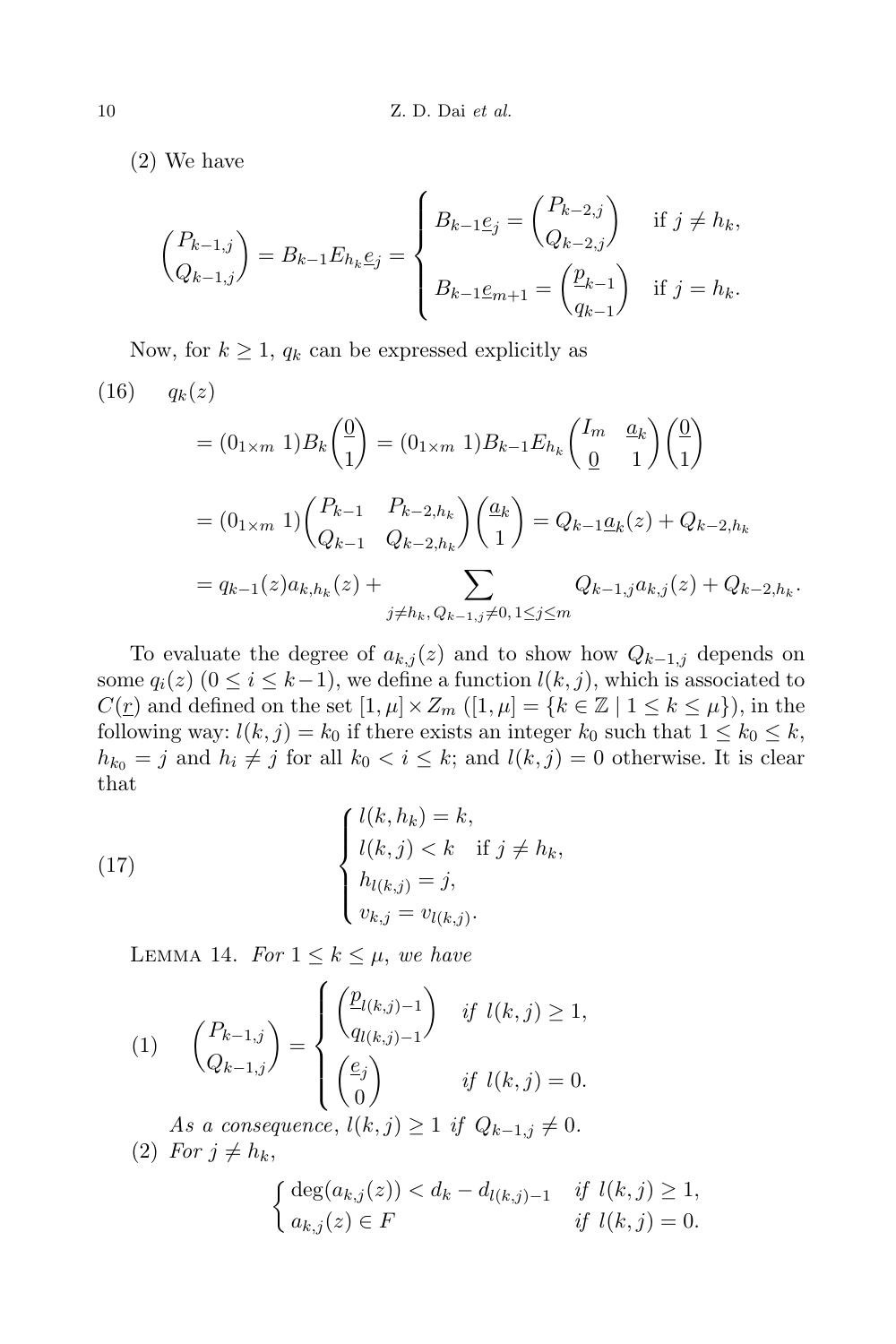*Proof.* (1) For  $j = h_k$ , we have seen

$$
\binom{P_{k-1,h_k}}{Q_{k-1,h_k}} = \binom{\underline{p}_{k-1}}{q_{k-1}} = \binom{\underline{p}_{l(k,h_k)-1}}{q_{l(k,h_k)-1}}.
$$

For  $j \neq h_k$  we have

$$
\begin{aligned}\n\binom{P_{k-1,j}}{Q_{k-1,j}} &= \binom{P_{k-2,j}}{Q_{k-2,j}} = \dots \\
&= \begin{cases}\n\binom{P_{l(k,j)-1,j}}{Q_{l(k,j)-1,h_{l(k,j)}}} = \binom{P_{l(k,j)-1,h_{l(k,j)}}}{Q_{l(k,j)-1,h_{l(k,j)}}}\n\end{cases} = \begin{pmatrix}\n\frac{p_{l(k,j)-1}}{q_{l(k,j)-1}}\n\end{pmatrix} \quad \text{if } l(k,j) > 0, \\
\binom{P_{0-1,j}}{Q_{0-1,j}} &= \binom{P_{-1,j}}{Q_{-1,j}} = \binom{e_j}{0}\n\end{cases} \quad \text{if } l(k,j) = 0.\n\end{aligned}
$$

(2) From  $D_k \underline{a}_k = \sum_{1 \leq j \leq m} z^{-v_{k,j}} a_{k,j} \underline{e}_j$  and  $\text{Iv}(D_k \underline{a}_k) = (h_k, v_{k-1,h_k})$  and the assumption  $j \neq h_k$ , we see that

(18)  $(j, v_{k,j} - \deg(a_{k,j})) = \text{Iv}(z^{-v_{k,j}}a_{k,j} \underline{e}_j) > \text{Iv}(D_k \underline{a}_k) = (h_k, v_{k-1,h_k}),$ and then

(19) 
$$
v_{k,j} - \deg(a_{k,j}) \ge v_{k-1,h_k}.
$$

If  $l(k, j) > 0$ , from (18) we get

$$
(j, d_k + v_{k,j} - \deg(a_{k,j})) > (h_k, d_k + v_{k-1,h_k}) = (h_k, n_k)
$$
  
> 
$$
(h_{l(k,j)}, n_{l(k,j)}) = (j, n_{l(k,j)}),
$$

so

$$
d_k + v_{k,j} - \deg(a_{k,j}) > n_{l(k,j)} = d_{l(k,j)-1} + v_{l(k,j)} = d_{l(k,j)-1} + v_{k,j},
$$

hence  $deg(a_{k,j}) < d_k - d_{l(k,j)-1}$ . If  $l(k,j) = 0$ , then  $v_{k,j} = 0$ , and from (19) we have  $\deg(a_{k,j}) \le v_{k,j} - v_{k-1,h_k} = -v_{k-1,h_k} \le 0$ , hence  $\deg(a_{k,j}) \le 0$ , i.e.,  $a_{k,j}(z) \in F$ .

Now we turn to the proof of Theorem 10.

(1) By definition,  $B_k$  is a matrix over  $F[z]$  and  $\det(B_k) = 1$ , which leads to assertion (1).

(2) We argue by induction on k. For  $k = 0$ , we have  $q_0(z) = 1$ , hence  $deg(q_0) = 0 = d_0$ . Assume  $deg(q_i) = d_i$  for  $i < k$  and  $k \ge 1$ . From (16) and Lemma 14 we see that

$$
q_k(z) = q_{k-1}(z)a_{k,h_k}(z) + \sum_{j \neq h_k, l(k,j) \ge 1, 1 \le j \le m} q_{l(k,j)-1,j}a_{k,j}(z) + Q_{k-2,h_k}.
$$

The required result  $\deg(q_k(z)) = d_k$  follows by observing the following facts:

• deg( $q_{k-1}(z)a_{k,h_k}(z)$ ) =  $d_{k-1} + t_k = d_k$  (induction assumption).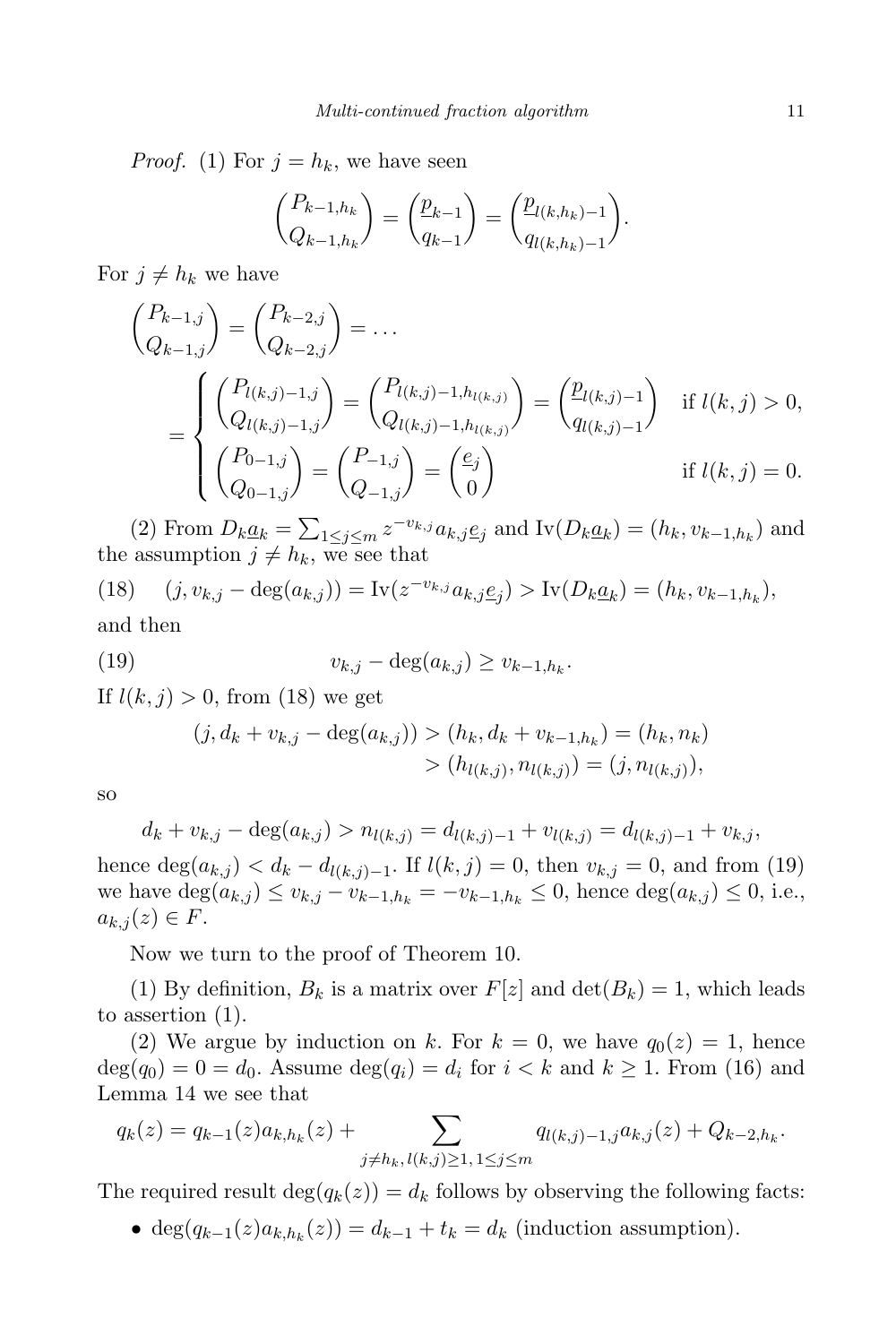• For  $j \neq h_k$  and  $l(k, j) \geq 1$ , we see that (by induction assumption)

$$
\deg(q_{l(k,j)-1}a_{k,j}(z)) < d_{l(k,j)-1} + d_k - d_{l(k,j)-1} = d_k.
$$

• If  $Q_{k-2,h_k} \neq 0$ , then  $l(k-1,h_k) \geq 1$ , and hence  $Q_{k-2,h_k} = q_{l(k-1,h_k)-1}$ . So,  $\deg(Q_{k-2,h_k}) = \deg(q_{l(k-1,h_k)-1}) = d_{l(k-1,h_k)-1} < d_k.$ 

**7.2.** Proof of Theorem 11. For  $0 \leq k \leq \mu$  we define

r<sup>k</sup> = rq<sup>k</sup> − p k (20) ,

(21) 
$$
-R_{k-1} = \underline{r}Q_{k-1} - P_{k-1}.
$$

We call  $r_k$  the kth *remainder vector*, and  $R_{k-1}$  the  $(k-1)$ th *remainder* matrix.

Theorem 11 is an easy consequence of the following

PROPOSITION 15. For  $1 \leq k \leq \mu$ , we have

- (1)  $R_{k-1} \varrho_k = -R_{k-2,h_k}$  and  $\underline{r}_k = R_{k-1} \alpha_k$ .
- (2)  $\text{Iv}(R_{k-1}\alpha_k) = \text{Iv}(D_k\alpha_k).$
- (3)  $\text{Iv}(\underline{r}_k) = (h_{k+1}, v_{k+1}).$

Proposition 15 will be proved later, now we prove Theorem 11 based on it. From item (3) of Proposition 15 we get immediately

$$
\text{Iv}\left(\underline{r} - \frac{\underline{p}_k(z)}{\overline{q}_k(z)}\right) = \text{Iv}\left(\frac{\underline{r}_k}{\overline{q}_k(z)}\right) = (h_{k+1}, v_{k+1} + d_k) = (h_{k+1}, n_{k+1}).
$$

To prove Proposition 15, we denote by  $R_{k-1,j}$  the j<sup>th</sup> column of  $R_{k-1}$ . It is clear that

(22) 
$$
(-I_m, \underline{r})B_k = (-R_{k-1}, \underline{r}_k),
$$

(23) 
$$
(-I_m, \underline{r}) \binom{P_{k-1,j}}{Q_{k-1,j}} = -R_{k-1,j}.
$$

LEMMA 16. For  $1 \leq k \leq \mu$ , we have

(1) 
$$
(-I_m, \underline{r})B_{k-1}E_{h_k} = (-R_{k-1}, -R_{k-2,h_k}).
$$
  
(2) 
$$
-R_{k-1,j} = \begin{cases} -R_{k-2,j} & \text{if } j \neq h_k, \\ \underline{r}_{k-1} & \text{if } j = h_k. \end{cases}
$$

Proof. (1) We have

$$
(-I_m, \underline{r})B_{k-1}E_{h_k} = (-I_m, \underline{r})\begin{pmatrix} P_{k-1} & P_{k-2,h_k} \ Q_{k-1} & Q_{k-1,h_k} \end{pmatrix} = (-R_{k-1}, -R_{k-2,h_k}).
$$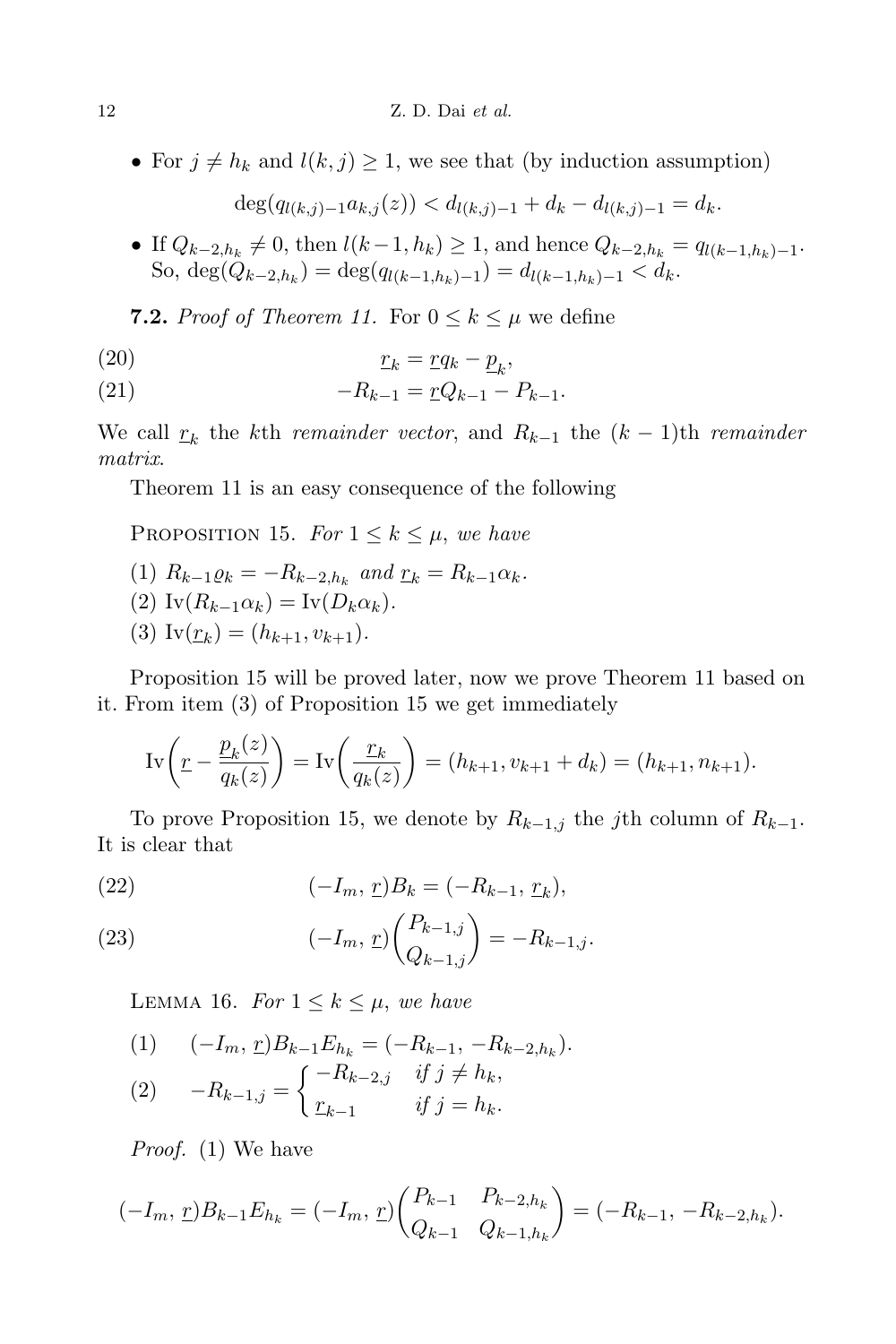(2) By (23),  
\n
$$
-R_{k-1,j} = (-I_m, \underline{r}) \begin{pmatrix} P_{k-1,j} \\ Q_{k-1,j} \end{pmatrix}
$$
\n
$$
= \begin{cases} (-I_m, \underline{r}) \begin{pmatrix} P_{k-2,j} \\ Q_{k-2,j} \end{pmatrix} = -R_{k-2,j} & \text{if } j \neq h_k, \\ (-I_m, \underline{r}) \begin{pmatrix} \underline{p}_{k-1} \\ q_{k-1} \end{pmatrix} = \underline{r}_{k-1} & \text{if } j = h_k. \end{cases}
$$

*Proof of Proposition 15(1)*. We argue by induction on  $k$ . It is easy to check  $r_0 = R_{-1} \alpha_0$ . Now assume  $r_{k-1} = R_{k-2} \alpha_{k-1}$ . We have

$$
-R_{k-1}\varrho_k - R_{k-2,h_k} = (-R_{k-1}, -R_{k-2,h_k})\binom{\varrho_k}{1}
$$
  

$$
= (-I_m, \underline{r})B_{k-1}E_{h_k}\binom{\varrho_k}{1} = (-I_m, \underline{r})B_{k-1}E_{h_k}E_{h_k}\binom{\alpha_{k-1}}{1}\alpha_{k-1,h_k}^{-1}
$$
  

$$
= (-R_{k-2}, \underline{r}_{k-1})\binom{\alpha_{k-1}}{1}\alpha_{k-1,h_k}^{-1} = (-R_{k-2}\alpha_{k-1} + \underline{r}_{k-1})\alpha_{k-1,h_k}^{-1} = \underline{0},
$$

thus  $R_{k-1}\varrho_k=-R_{k-2,h_k}$ . Then

$$
\underline{r}_k = (-I_m, \underline{r}) B_k \begin{pmatrix} \underline{0} \\ 1 \end{pmatrix} = (-I_m, \underline{r}) B_{k-1} E_{h_k} A(\underline{a}_k) \begin{pmatrix} \underline{0} \\ 1 \end{pmatrix}
$$

$$
= (-R_{k-1}, -R_{k-2,h_k}) \begin{pmatrix} \underline{a}_k \\ 1 \end{pmatrix} = (-R_{k-1}, -R_{k-2,h_k}) \begin{pmatrix} \underline{a}_k - \alpha_k \\ 1 \end{pmatrix}
$$

$$
= (-R_{k-1}, -R_{k-2,h_k}) \begin{pmatrix} -\alpha_k \\ 0 \end{pmatrix} = R_{k-1} \alpha_k.
$$

To prove  $\text{Iv}(R_{k-1}\alpha_k) = \text{Iv}(D_k\alpha_k)$ , we need to know the relation between  $R_{k-1}$  and  $D_k$ . For this purpose we introduce two concepts: base matrix and D-component of a base matrix.

DEFINITION 17. We call a square matrix R of order m over  $F((z^{-1}))$ a base matrix if  $R(j) \neq 0$  and  $I(R(j)) = j$  for each  $1 \leq j \leq m$ , where  $R(j)$  denotes the j<sup>th</sup> column of R. For a base matrix R, the D-matrix  $\Delta = \text{diag}(z^{-v_1}, \dots, z^{-v_m})$  is called the *D-component* of R if  $v_j = v(R(j))$ for each  $j$ .

LEMMA 18. Let R be a base matrix, and  $\Delta$  the D-component of R. Then R is invertible, and  $\text{Iv}(Rr) = \text{Iv}(\Delta r)$  for all  $r \in F((z^{-1}))^m$ .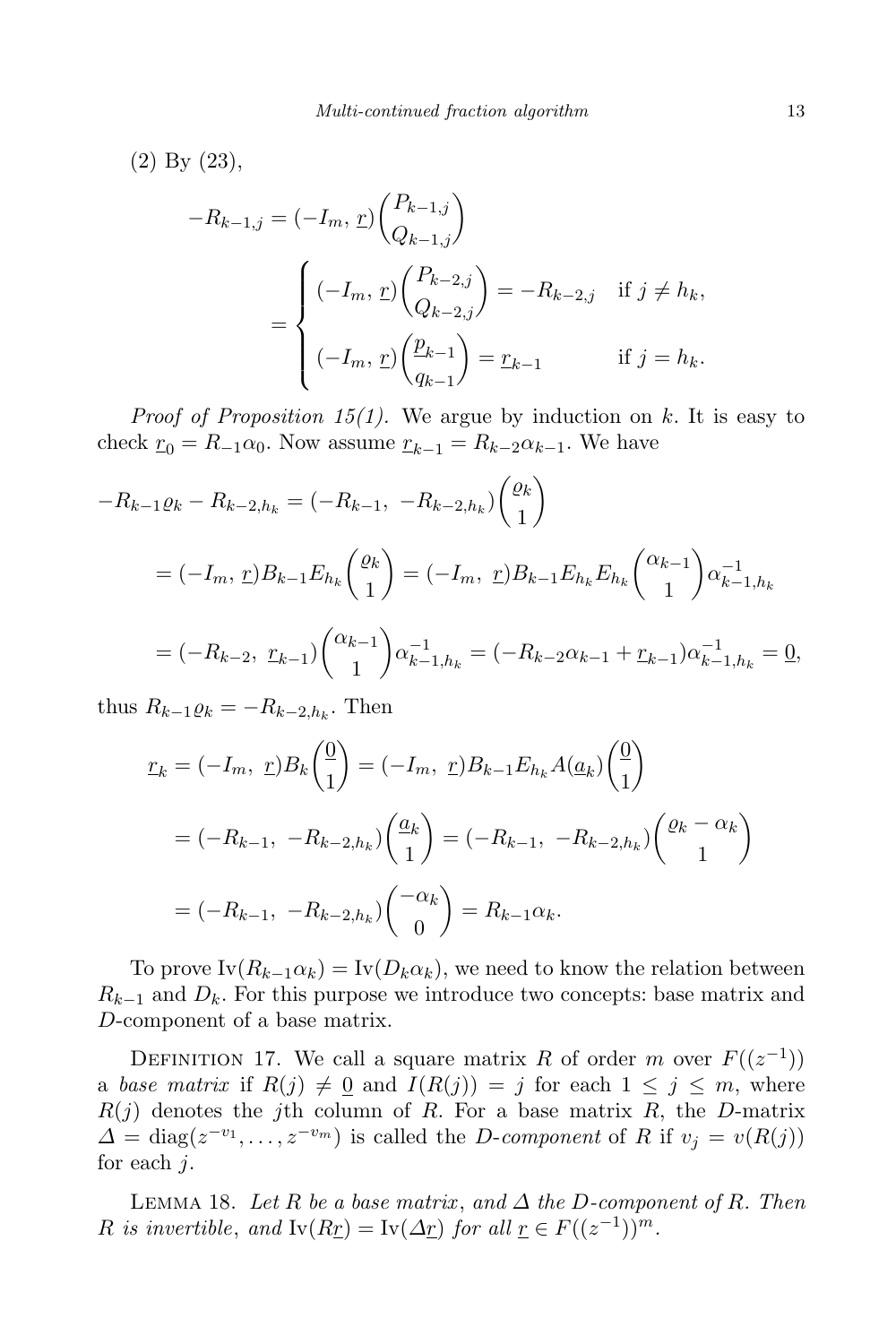*Proof.* Let  $L = R\Delta^{-1}$ . It is clear that  $\text{Iv}(L_j) = (j, 0)$  for all  $1 \le j \le m$ , where  $L_i$  denotes the j<sup>th</sup> column of L. It is enough to prove that L is invertible, and  $\text{Iv}(L_{\underline{r}}) = \text{Iv}(\underline{r})$  for all  $\underline{r} \in F((z^{-1}))^m$ , since then  $R = L\Delta$  is invertible, and  $I_v(Rr) = I_v(L\Delta r) = I_v(\Delta r)$ .

It is clear that  $v(\det(L)) = 0$ , so  $\det(L) \neq 0$ , hence L is invertible. Let  $Iv(\underline{r}) = (h, v), L\underline{r} = (r'_1, \ldots, r'_m)^{\tau}, \underline{r} = (r_1, \ldots, r_m)^{\tau}, L = (s_{i,j}).$  Then  $r'_{i} = \sum_{j} s_{i,j} r_{j}$ . Note that  $v(s_{i,j}) > 0$  for  $j > i$ ,  $v(s_{i,i}) = 0$ , and  $v(s_{i,j}) \ge 0$ for  $j < i$ ;  $v(r_j) > v$  for  $j < h$ ,  $v(r_h) = v$ , and  $v(r_j) \ge v$  for  $j > h$ . It is easy to check that  $v(r'_i) > v$  for  $i < h$ ,  $v(r'_h) = v$ ,  $v(r'_i) \ge v$  for  $i > h$ , based on Theorem 3. Hence,  $Iv(Lr) = (h, v) = Iv(r)$ .

LEMMA 19. Iv $(R_{k-1,j}) = (j, v_{k,j})$  for  $0 \le k \le \mu$ . In particular,  $R_{k-1}$  is a base matrix, and  $D_k$  is the D-component of  $R_{k-1}$  for  $0 \leq k \leq \mu$ .

*Proof.* We reason by induction on k. When  $k = 0$ , we have  $R_{-1} = I_m$ , so  $R_{-1,j} = \underline{e}_j$ , hence  $\text{Iv}(R_{-1,j}) = \text{Iv}(\underline{e}_j) = (j,0) = (j,v_{0,j})$ . Now assume  $\text{Iv}(R_{i-1,j}) = (j, v_{i,j})$  for  $0 \leq i < k$  and  $1 \leq j \leq m$ . In particular, we assume  $\text{Iv}(R_{k-2,j}) = (j, v_{k-1,j})$ , hence  $R_{k-2}$  is a base matrix, and  $D_{k-1}$  (=  $\Delta_{k-2}$ ) is the D-component of  $R_{k-2}$ . If  $j \neq h_k$ , we have seen that  $R_{k-1,j} = R_{k-2,j}$ , so  $\text{Iv}(R_{k-1,j}) = \text{Iv}(R_{k-2,j}) = (j, v_{k-1,j}) = (j, v_{k,j}).$  Since  $R_{k-1,h_k} = -r_{k-1}$  $-R_{k-2}\alpha_{k-1}$ , we conclude that

$$
\begin{aligned} \mathrm{Iv}(R_{k-1,h_k}) &= \mathrm{Iv}(R_{k-2}\alpha_{k-1}) = \mathrm{Iv}(\Delta_{k-2}\alpha_{k-1}) \\ &= (h_k, c_k) = (h_k, c_{k,h_k}) = (h_k, v_{k,h_k}). \end{aligned}
$$

*Proof of Proposition 15(2), (3)*. From Lemmas 18 and 19 we see immediately that  $\text{Iv}(R_{k-1}\alpha_k) = \text{Iv}(D_k\alpha_k)$ , which leads to item (2). From (1) and (2) we get

$$
\text{Iv}(\underline{r}_k) = \text{Iv}(R_{k-1}\alpha_k) = \text{Iv}(D_k\alpha_k) = \text{Iv}(D_k\alpha_k)
$$
  
= 
$$
\text{Iv}(\Delta_{k-1}\alpha_k) = (h_{k+1}, c_{k+1}) = (h_{k+1}, v_{k+1}),
$$

which is (3).

**7.3.** Proof of Theorem 12. The proof of Theorem 12 is based on the following lemma.

LEMMA 20. Assume  $0 \neq b_i(z) \in F[z]$ ,  $\deg(b_i(z)) < t_{i+1}$ ,  $0 \leq i \leq \mu$ . Then

(1)  $\text{Iv}(\{rq_i(z)b_i(z)\}) = (h_{i+1}, v_{i+1} - \deg(b_i(z))).$ (2)  $\text{Iv}(\{rq_i(z)b_i(z)\}) \neq \text{Iv}(\{rq_j(z)b_j(z)\}), \forall 0 \leq j \neq i \leq \mu \text{ and } b_i(z)b_i(z)$  $\neq 0.$ 

Proof. (1) Since

 $\text{IV}(r_i b_i(z)) = (h_{i+1}, v_{i+1} - \deg(b_i(z))) > (h_{i+1}, v_{i+1} - t_{i+1}) \ge (h_{i+1}, 0),$ we obtain  $\{r_i b_i(z)\} = r_i b_i(z)$ . Then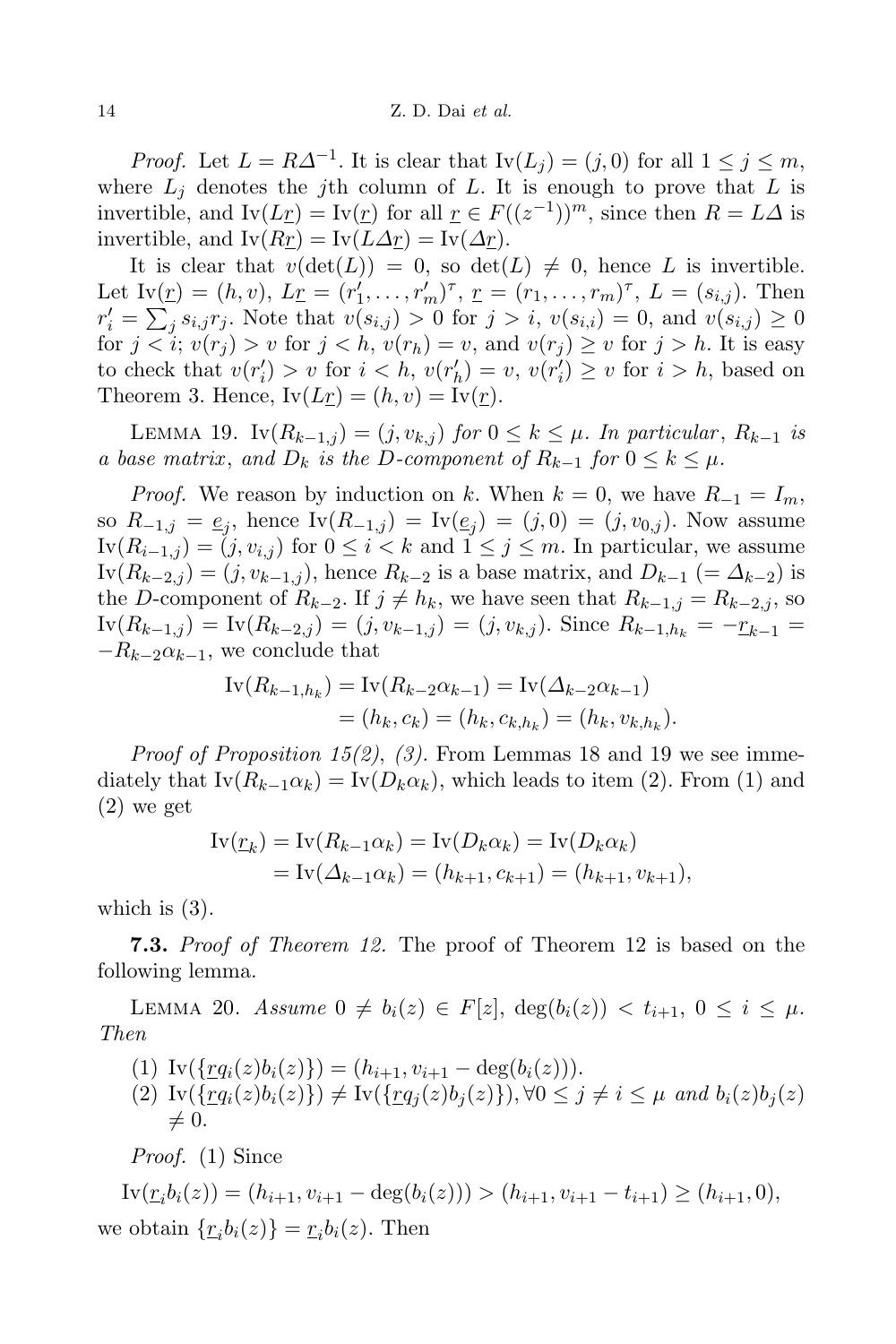$$
\{\underline{r}q_i(z)b_i(z)\} = \{(\underline{r}q_i(z) - \underline{p}_i)b_i(z)\} = \{\underline{r}_ib_i(z)\} = \underline{r}_ib_i(z).
$$

So, Iv({ $rq<sub>i</sub>(z)b<sub>i</sub>(z)$ }) = Iv( $r<sub>i</sub>b<sub>i</sub>(z)$ ) = ( $h<sub>i+1</sub>, v<sub>i+1</sub> - deg(b<sub>i</sub>(z))$ ).</u></u>

(2) If  $h_{i+1} \neq h_{i+1}$ , then (2) is an easy consequence of (1). If  $h_{i+1} = h_{i+1}$ , we may assume  $j < i$ . From (1) we have

$$
v(\{\underline{r}q_i(z)b_i(z)\}) = v_{i+1} - \deg(b_i(z)) > v_{i+1} - t_{i+1} = v_{i,h_{i+1}} \ge v_{j+1,h_{i+1}}
$$
  
=  $v_{j+1,h_{j+1}} = v_{j+1} \ge v_{j+1} - \deg(b_j(z)) = v(\{\underline{r}q_j(z)b_j(z)\}),$ 

which concludes the proof.

We can now prove Theorem 12. Set  $d = \deg(q(z))$  and  $(h, v) = \text{Iv}(\{rq(z)\})$ . Since

$$
\text{Iv}(\underline{r}q(z) - \underline{p}(z)) \le \text{Iv}(\{\underline{r}q(z)\}) \quad \text{and} \quad \underline{r} - \frac{\underline{p}(z)}{q(z)} = \frac{\underline{r}q(z) - \underline{p}(z)}{q(z)},
$$

we get  $Iv(\underline{r} - p(z)/q(z)) \leq (h, v + d)$ . It is enough to prove

$$
(h, v) \le (h_{k+1}, n_{k+1} - d),
$$

since then we have  $\text{Iv}(\underline{r}-\underline{p}(z)/q(z)) \leq (h, v+d) \leq (h_{k+1}, n_{k+1}).$  With the assumption  $d_k \leq d < d_{k+1}$  we can write  $q(z) = \sum_{0 \leq i \leq k} b_i(z) q_i(z)$  for some  $b_i(z) \in F[z]$  such that  $\deg(b_i(z)) < \deg(q_{i+1}(z)) - \deg(q_i(z)) = t_{i+1}$  for each  $i \geq 0$  and  $b_i(z) \neq 0$  (note that  $q_0(z) = 1$ ) and  $\deg(b_k(z)) = d - d_k \geq 0$ . It is clear that  $\{rq(z)\} = \sum_{0 \le i \le k} \{rq_i(z)b_i(z)\}.$  From Lemmas 20 and 3 we have

$$
(h, v) = \text{Iv}(\{rq(z)\}) = \min{\text{Iv}(\{rq_i(z)b_i(z)\}) \mid b_i(z) \neq 0, 0 \leq i \leq k}
$$
  
 
$$
\leq \text{Iv}(\{rq_k(z)b_k(z)\}) = (h_{k+1}, v_{k+1} - \text{deg}(b_k(z)))
$$
  
 
$$
= (h_{k+1}, v_{k+1} + d_k - d) = (h_{k+1}, n_{k+1} - d).
$$

8. Remark. We have focused on m-CFA in this paper. We showed that the m-CFA produces a multi-continued fraction expansion  $C(r)$  of r for any multiple Laurent series  $r$ , which provides optimal rational approximations to  $\underline{r}$ .

For further study, consider an arbitrary data of the expansion form

(24)  $C = [\underline{0}, h_1, \underline{a}_1, \dots, h_k, \underline{a}_k, \dots], \quad 1 \leq h_k \leq m, \underline{a}_k \in F[z]^m, 1 \leq k \leq \mu,$ which satisfies the three conditions formulated for  $C(r)$  in Section 5. We call such a C a multi-continued fraction. From the definition we see that multi-continued fractions are not necessarily identical to  $C(r)$  for some r. The problem arises whether multi-continued fractions have similar properties to those of  $C(\underline{r})$ , to be specific, whether any multi-continued fraction C converges to an element  $\underline{r}$  in  $F((z^{-1}))^m$  and provides optimal rational approximations to  $r$ , and whether one can construct an algorithm which produces such C. The answers to these problems are affirmative, and we will call the expected algorithm the multi-universal continued fraction algorithm (m-UCFA, for short). We will discuss these problems in another paper.